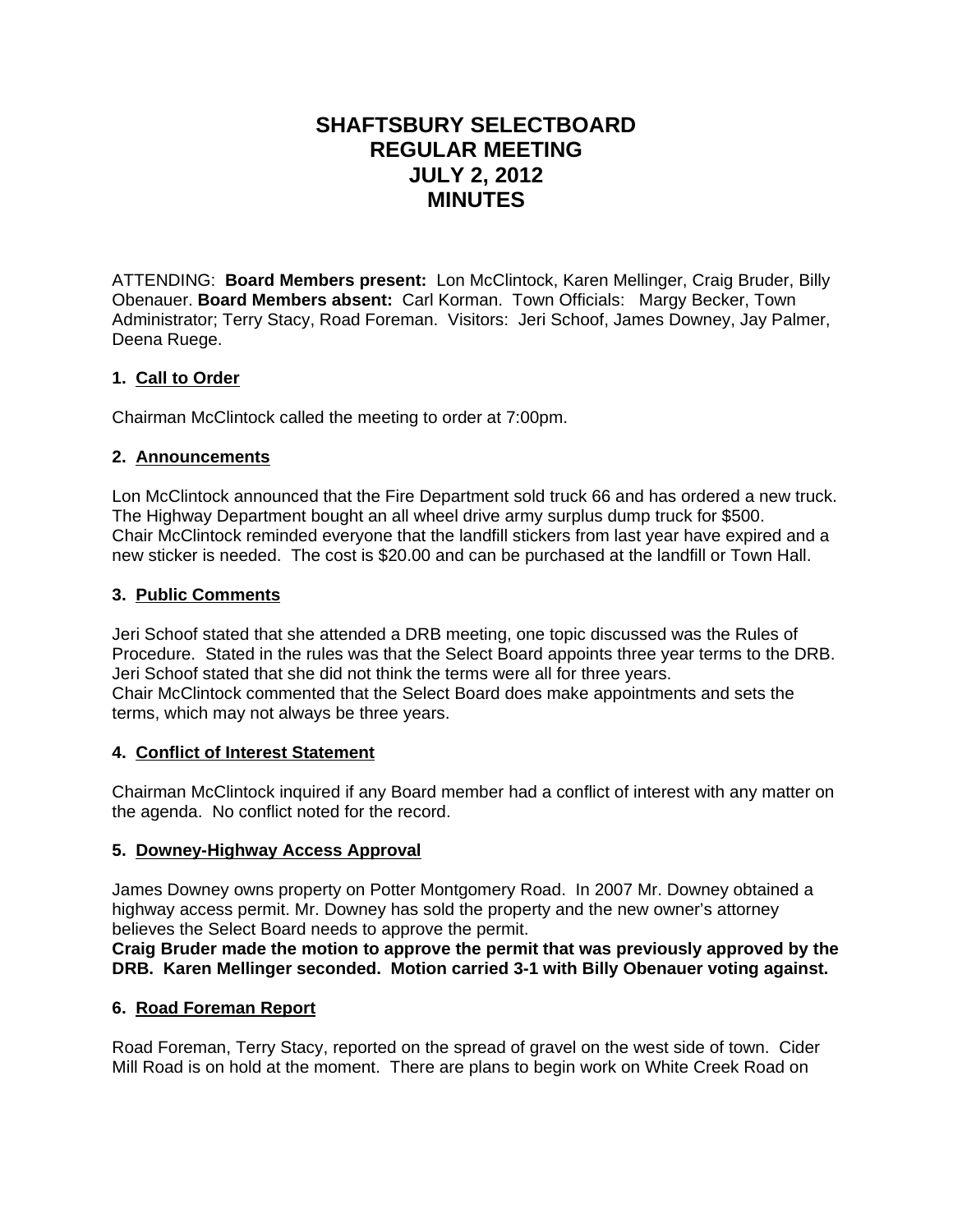July 18, pending the recommendation from VTRANS. Roadside mowing will be ongoing for another two weeks.

## **7. Tax Anticipation Note**

Tabled

# **8. Professional Appraisal Services-Board of Listers**

The Grand List maintenance service went out to bid. There will be a meeting on July 3, 2012 at 8:30a.m. with the Listers and the Select Board.

## **9. Unlicensed Dog Report**

Volunteers will be calling owners of unlicensed dogs. The Sherriff Department will be asked to enforce the licensing of the dogs.

## **10. New Town Garage Status**

Karen Mellinger reported the Facilities Committee met and reviewed a site plan from MSK Engineering with the main access from North Road. Revisions to the site plan are being reported back to MSK Engineering. The Board members viewed the revised site plan.

# **11. Amend Select Board Rules of Procedures**

**Billy Obenauer made the motion to amend the start time for Selectboard meetings from 7:00p.m. to 6:00p.m. Craig Bruder seconded. Motion carried unanimously.**

## **12. Personnel Policies-Implementation of Leave Time Provisions**

The Selectboard discussed accrued leave and the transition to the new policies, beginning July 1. The intent is to have the new accrued leave policy implemented without penalizing any employees

**Craig Bruder made the motion to make a one-time adjustment to rollover 80 hours for employees with 3 week's vacation time 2012-2013. Karen Mellinger seconded. Motion carried 4-0.**

# **13. Town Administrator Report**

The Town Administrator, Margy Becker, announced that the bridge on Lower East Road has been posted with a weight limit of 3 tons under the advisory of VTRANS. The Town Administrator discussed the possible option of using the Cider Mill culvert grant money to fix the bridge instead of installing the box culvert planned for Cider Mill Road. Estimates of bridge repairs are needed prior to this decision.

Preparations for computer network installation in the Town Offices are moving forward. If any Board Member has questions about the liaison assignments contact Margy Becker.

# **14. Other Business**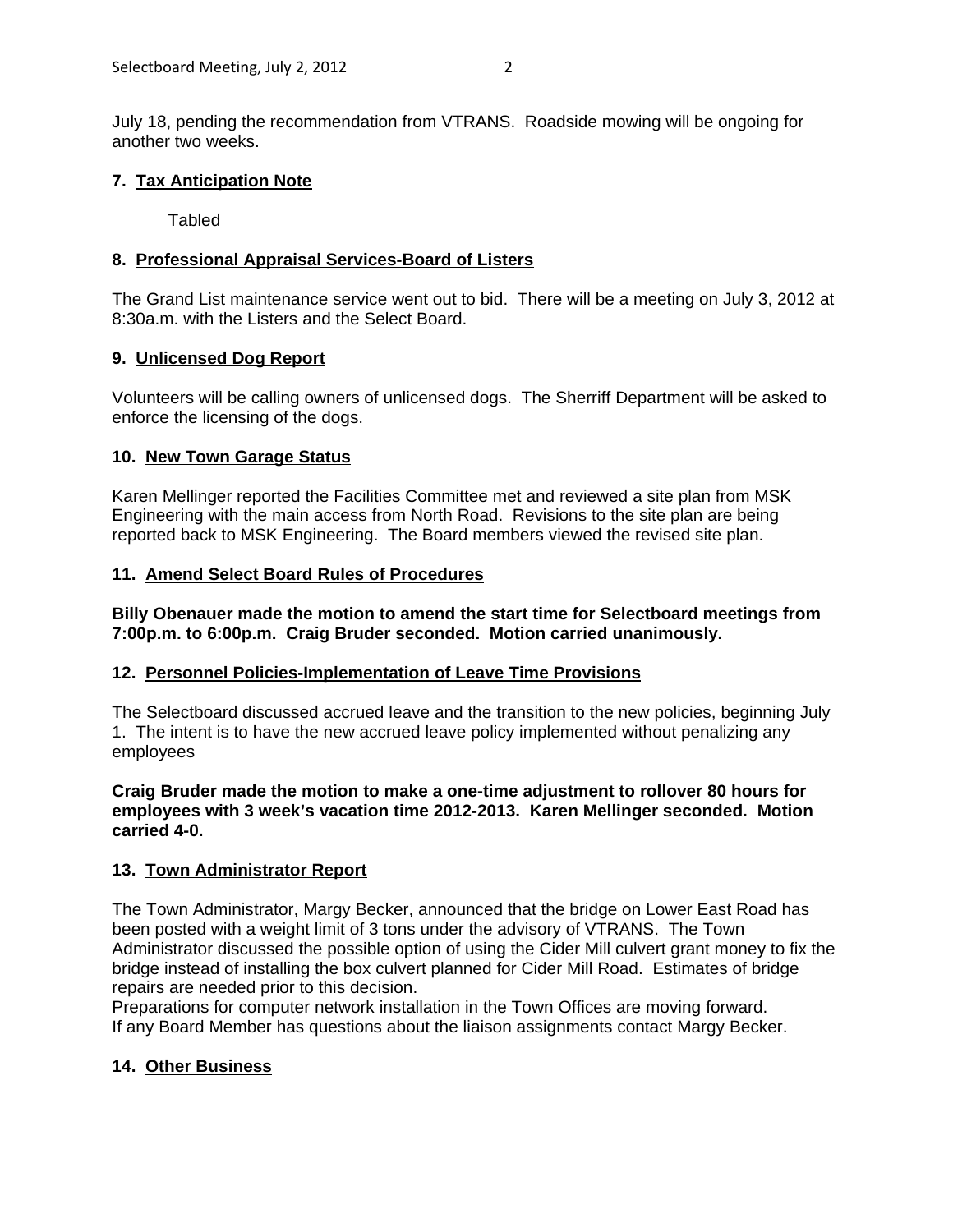Lon McClintock spoke with Bill Fisk, Town Treasurer, about procedures for reporting finances to the Board. A work session will be scheduled in September.

Brownell's Salvage Yard has filed an application for Certification of Approved Location prior to the June  $30<sup>th</sup>$  deadline. The Town needs to take action on the application before the State can act upon it. A site visit will be scheduled July 23<sup>rd</sup>. The Board will meet at 5:45p.m. at the Town Hall and go to the site from there. The Board will hold a public hearing on the application afterwards.

The Board discussed the security at Howard Park. They suggested having the superintendent responsible for opening and closing the park and instituting other security measures.

Margy Becker informed the Board that there has been little change in their insurance premium. The Select Board will meet with the insurance representative on July 16, 2012.

Karen Mellinger announced that the Water Board will meet at 5:00p.m. on July 16, 2012.

The Board discussed spending funds on the maintenance of Cole Hall. Karen Mellinger will meet with the Facilities Committee.

Billy Obenauer asked who would be responsible for lead paint found in the school. The Board informed him that the Vermont Health Department oversees this aspect of public health.

#### **15. Approval of Minutes**

**Karen Mellinger made the motion to approve minutes for June 18, 2012. Craig Bruder seconded. Motion carried unanimously.**

#### **16. Approval of Warrants**

PAYROLL WARRANT PRW 51 IN THE AMOUNT OF \$8,304.62. **Karen Mellinger made the motion to approve payroll warrant PRW 51 in the amount of \$8,304.62. Craig Bruder seconded. Motion carried unanimously.**

PAYROLL WARRANT PRW 52 IN THE AMOUNT OF \$10,033.88. **Karen Mellinger made the motion to approve payroll warrant PRW 52 in the amount of \$10,033.88. Craig Bruder seconded. Motion carried unanimously.**

RETIREMENT WARRANT PRW 52R IN THE AMOUNT OF \$134.42. **Craig Bruder made the motion to approve retirement warrant PRW 52R in the amount of \$134.42. Billy Obenauer seconded. Motion carried unanimously.**

CHECK WARRANT #W01 IN THE AMOUNT OF \$29,077.25. **Karen Mellinger made the motion to approve check warrant #W01 in the amount of \$29,077.25. Craig Bruder seconded. Motion carried unanimously.**

#### **17. Executive Session: Performance Evaluations**

**Craig Bruder made the motion to adjourn to executive session at 9:10pm. Billy Obenauer seconded. Motion carried unanimously.**